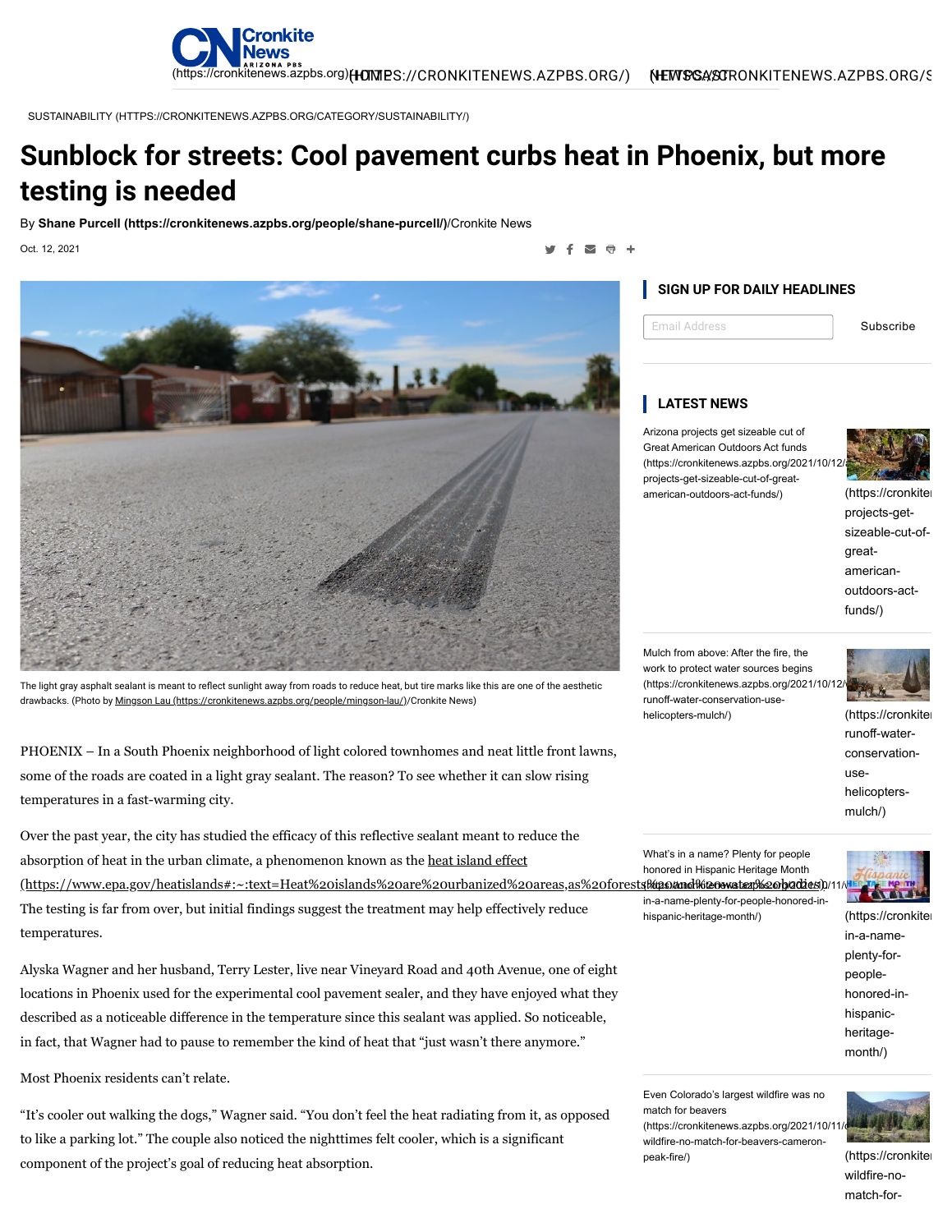Asphalt, concrete buildings and other infrastructure retain heat from the sun and reemit it. The reflective pavement reduces the amount of heat absorbed, which then lowers the amount of heat emitted at night that pushes up nighttime temperatures. This is especially important given that Phoenix is one of the fastest warming cities in the country.

From 1970 to 2018, Climate Central [\(https://www.climatecentral.org/news/report-american](https://www.climatecentral.org/news/report-american-warming-us-heats-up-earth-day)warming-us-heats-up-earth-day) found the city's temperature increased by 4.35 degrees Fahrenheit. Heat caused deaths in Arizona also rose from 83 in 2015, to 313 in 2020, according to the Department of Health and Safety. Addressing excessive heat, which is the number one weather related killer [\(https://weather.com/safety/heat/news/2021-06-03-heat-america-fatalities\)](https://weather.com/safety/heat/news/2021-06-03-heat-america-fatalities) in the United States, has become a focus of city officials.

The pilot project is a partnership among Arizona State University researchers, the Phoenix Street Transportation Department and the city's Office of Sustainability.

Heather Murphy, a spokesperson for the Street and Transportation Department, described the sealant as a "sunscreen for the roads."

The cool pavement is a light gray, nontoxic asphalt treatment that was applied to 36 miles of roadways around the city and the lot at Esteban Park at 33rd Street and Roeser Road.

"The testing showed that the material is performing as designed, resulting in lower surface temperatures and less heat retention," Murphy said.

The study [\(https://www.phoenix.gov/streets/media\)](https://www.phoenix.gov/streets/media) showed the surface temperatures during afternoon hours averaged 10.5 to 12 degrees Fahrenheit lower than that of traditional asphalt, while subsurface temperatures were lowered by 4.8 degrees.

Phoenix isn't the first city to try this sealant. Los Angeles began testing in 2015. Kristen Pawling, the sustainability program director in the Los Angeles County Chief Sustainability Office, saw similar results in that city's cool pavement studies, and she believes the treatment will have lasting effectiveness. LA used satellite imagery to assess heat conditions and found air temperatures in neighborhoods treated with the cool pavement were lower than areas that didn't have the treatment.

"It's really cool," she said of the satellite thermography, with no pun intended.

Los Angeles has continued testing and expanded application of the sealant. On Oct. 4, LA officials announced [\(https://www.dailynews.com/2021/10/04/las-cool-streets-program-to-add-60-miles-of](https://www.dailynews.com/2021/10/04/las-cool-streets-program-to-add-60-miles-of-cool-pavement-2000-trees/)cool-pavement-2000-trees/) a plan to add 60 miles of cool pavement and 2,000 trees in a new phase of the Cool Streets program.

The Phoenix study also found that the human experience of heat exposure during the afternoon hours was actually 5.5 degrees higher because of the reflected sunlight, although that temperature might be less alarming than it sounds.

To measure how pedestrians, outdoor workers and unsheltered people experience heat, researchers enlisted the help of MaRTy, a meteorological device developed at ASU. Researchers wheel the robot around in a cart to detect shortwave radiation, such as sunlight, and longwave radiation, which is heat emitted from surfaces. The name MaRTy comes from its function of measuring mean radiant temperature.

#### **RELATED STORY**



[\(https://cronkitenews.azpbs.org/2019/08/29/climate](https://cronkitenews.azpbs.org/2019/08/29/climate-change-research-shade/)change-research-shade/)

50 grades of shade: Researchers find that it's not all created equal > [\(https://cronkitenews.azpbs.org/2019/08/29/climate-](https://cronkitenews.azpbs.org/2019/08/29/climate-change-research-shade/)

## beavers[cameron-peak](https://cronkitenews.azpbs.org/2021/10/11/colorado-wildfire-no-match-for-beavers-cameron-peak-fire/)fire/)

LA wheelchair basketball program helps kids with physical disabilities stay active (https://cronkitenews.azpbs.org/2021/10/11 wheelchair-basketball-program-helpskids-stay-active/) [\(https://cronkiten](https://cronkitenews.azpbs.org/2021/10/11/la-wheelchair-basketball-program-helps-kids-stay-active/)



wheelchairbasketballprogram-helpskids-stayactive/)

Biden reverses Trump cuts to national monuments, restores Bears Ears (https://cronkitenews.azpbs.org/2021/10/08 reverses-trump-cuts-to-nationalmonuments-restores-bears-ears/) [\(https://cronkiten](https://cronkitenews.azpbs.org/2021/10/08/biden-reverses-trump-cuts-to-national-monuments-restores-bears-ears/)



reversestrump-cuts-tonationalmonumentsrestores-bearsears/)

October 8, 2021 Newscast (https://cronkitenews.azpbs.org/2021/10/08/ $\sim$ CNI $_{\rm g}$ 8-2021-newscast/)



[\(https://cronkiten](https://cronkitenews.azpbs.org/2021/10/08/october-8-2021-newscast/) 8-2021 newscast/)

'Just Like Home': 50 years later, ASU players from 1971 Fiesta Bowl reunite, reminisce



(https://cronkitenews.azpbs.org/2021/10/08/ years-later-asu-players-reminisce-1971 fiesta-bowl-reunite/)

[\(https://cronkiten](https://cronkitenews.azpbs.org/2021/10/08/50-years-later-asu-players-reminisce-1971-fiesta-bowl-reunite/) years-laterasu-playersreminisce-1971-fiestabowl-reunite/)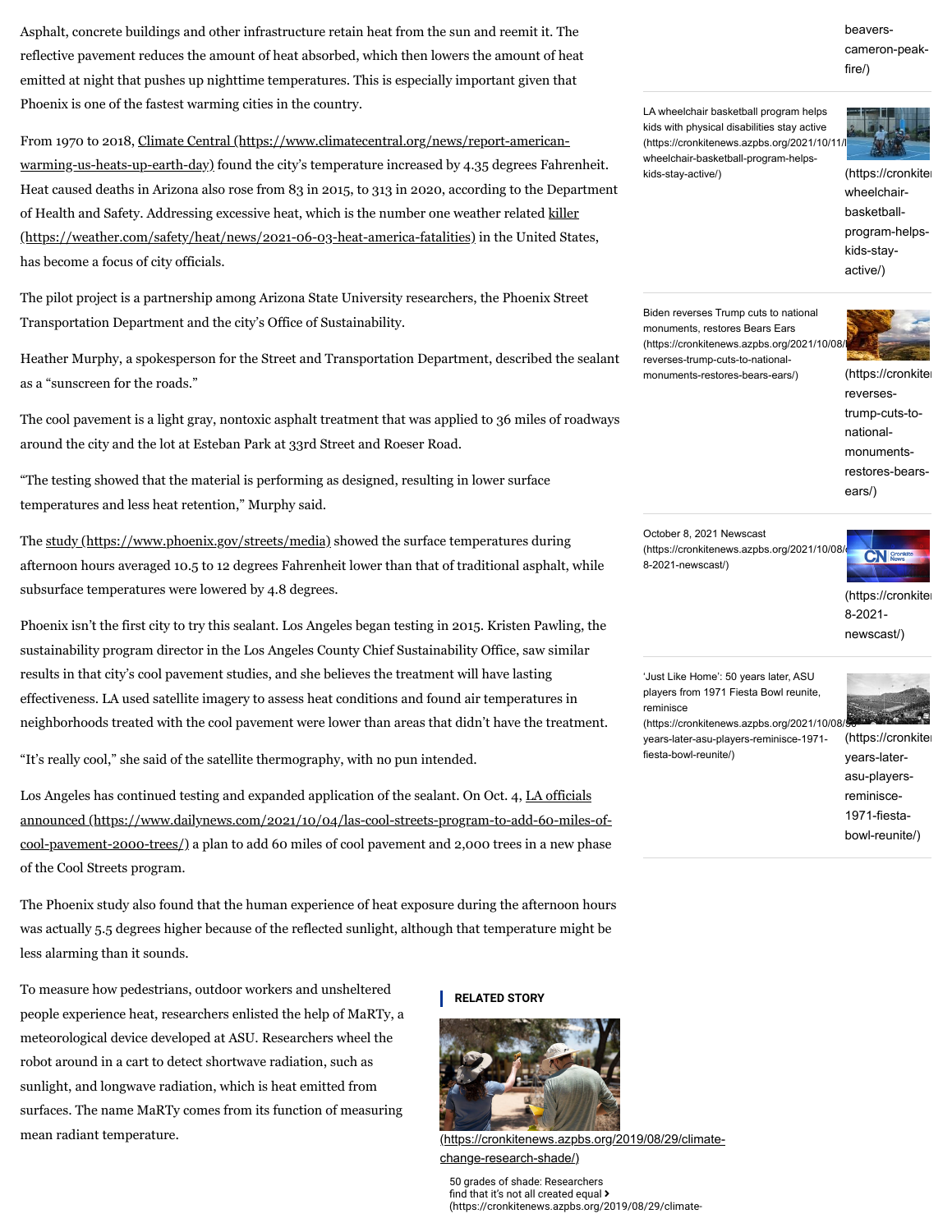[change-research-shade/\)](https://cronkitenews.azpbs.org/2019/08/29/climate-change-research-shade/) Jennifer Vanos, an Arizona State University researcher and coauthor of the cool pavement study, said the measurements don't necessarily mean the roads turn up the heat on pedestrians.

"No one is walking down the middle of the street in the middle of the day," she said.

The heat coming off the cool pavement is comparable to walking on a concrete sidewalk, Vanos said, and there is no increased concern for heat related illness.

But the positive results do not make it a blanket solution to address rising heat in the city. The locations that the cool pavement is applied will influence how well it works.

"Where people enjoy time outdoors in neighborhoods is where it is most likely to be used," Murphy said. "Areas with less shade and fewer buildings where it would be more useful."

The project has a long way to go. But Vanos and Murphy remain optimistic about future studies. Vanos said one milestone in testing will be to see whether the gray asphalt sealant lasts as long as traditional black sealants.

A second milestone will be the effects of less thermal stress on the roads.

"Understanding if this helps with pavement preservation because subsurface temperatures are reduced," Vanos said.

And her final key question: "How long will it remain reflective?"

Murphy said because typical seal coats last five to seven years, more testing is required. Phoenix also will evaluate what Murphy and Vanos referred to as "cool pavement 2.0" – a darker but more reflective asphalt sealant.

The darker gray could be a key factor for residents for multiple reasons. Wagner and Lester said that early on, the change in road color created slightly bothersome glare when driving.

Pawling experienced the same issue in sunny Southern California. "I walked on some of the lighter ones and you definitely want to put on your shades," Pawling said.

The color darkened over time, but that doesn't mean it looked better. "The tire marks made it look dirty," Lester said, adding with a chuckle that it "aged well."

How well it actually ages is important to researchers. The study showed a reduction in reflectivity over time, which is why monitoring the durability and longevity will be vital to understanding whether the treatment is a viable heat mitigation project. It's especially important to determine whether benefits offset the extra cost.

The cool seal is slightly more expensive than traditional seal coats. During a video presentation of the results, Rubben Lolly, a special projects administrator for the Street and Transportation Department, said it's a matter of cents more per square yard. He also expressed confidence that the lifecycle benefits will outweigh the additional costs.

Wagner and Lester didn't take long to answer whether they supported the project. "If it's effective, yeah, we encourage it," Wagner said. "We noticed a difference, and it's especially nice with pets."